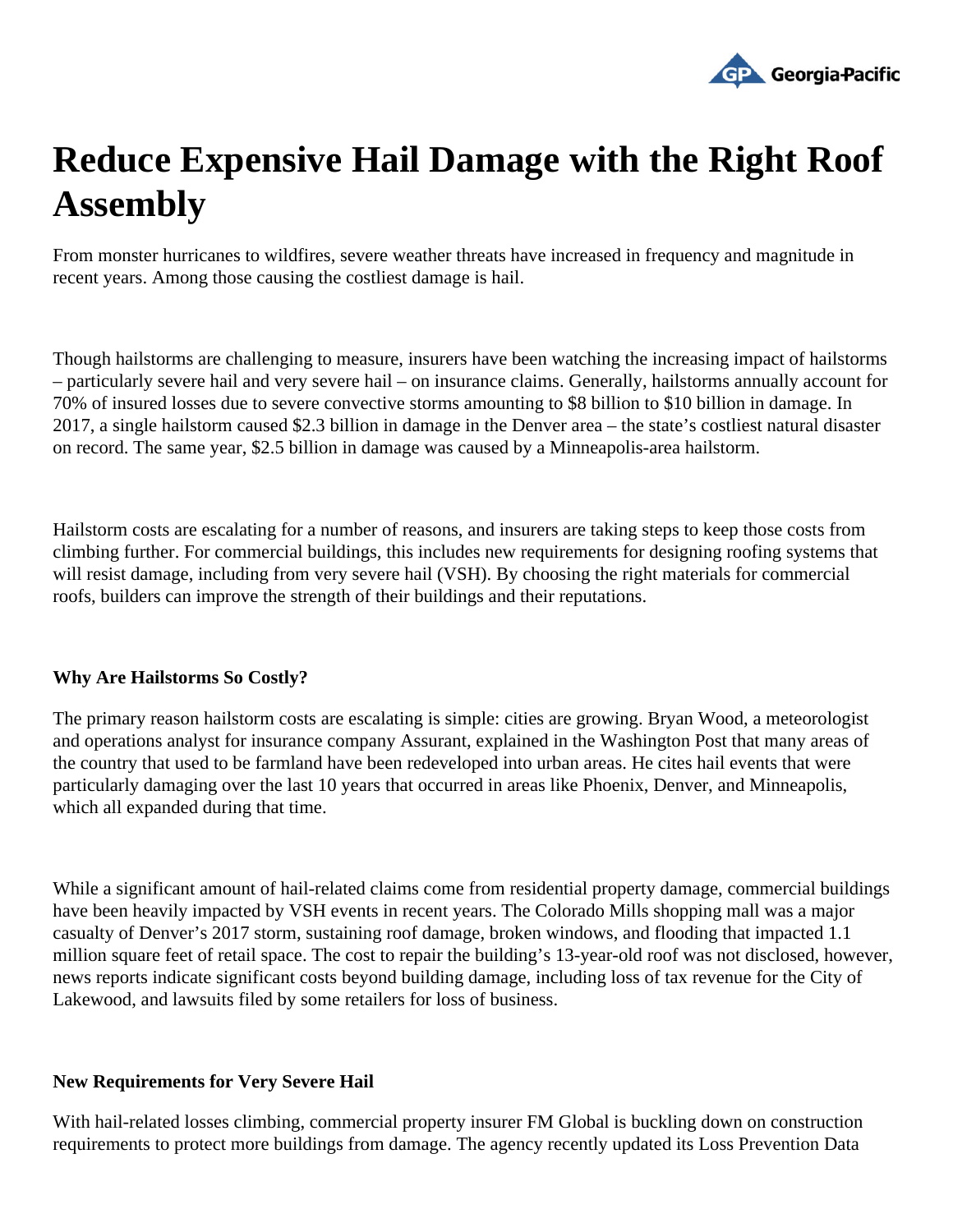Sheet 1-34 – Hail Damage to create a new standard of "Very Severe Hail," and indicates a large area of the United States where the new conditions will need to be met.

Under the new requirements, FM Approvals identifies three hail classifications:

| Classification   | <b>Diameter</b>                         | Comparison                 |
|------------------|-----------------------------------------|----------------------------|
| Moderate Hail    | Less than 1.75 inches Golf Ball         |                            |
| Severe Hail      | 1.75 inches to 2 inches Egg or Cue Ball |                            |
| Very Severe Hail | Larger than 2 inches                    | Tennis Ball size or larger |

[The agenc](https://www.fmapprovals.com/about-fm-approvals/our-mission)yntroducedVery Severe Hail as a classification in 2014 with vulnerable areas encompassing Oklahoma, Kansas, and a small section of northern Texas. Today, the VSH zone includes most of the Great Plains and portions of neighboring states as shown in the map below. In the VSH region, FM Global recommends single-ply and polymer-modified bitumen membrane roof systems achieve a VSH rating. Under the new guidelines, this calls for materials that have passed murrestringent testinthan previous iterations. Researchers perform the tests by propelling 2-inch ice balls at sample materials to measure:

- Impact resistance of the unweathered roof membrane
- Impact resistance of the roof membrane after undergoing artificial weathering
- Evaluation of damage to the underlying substrate.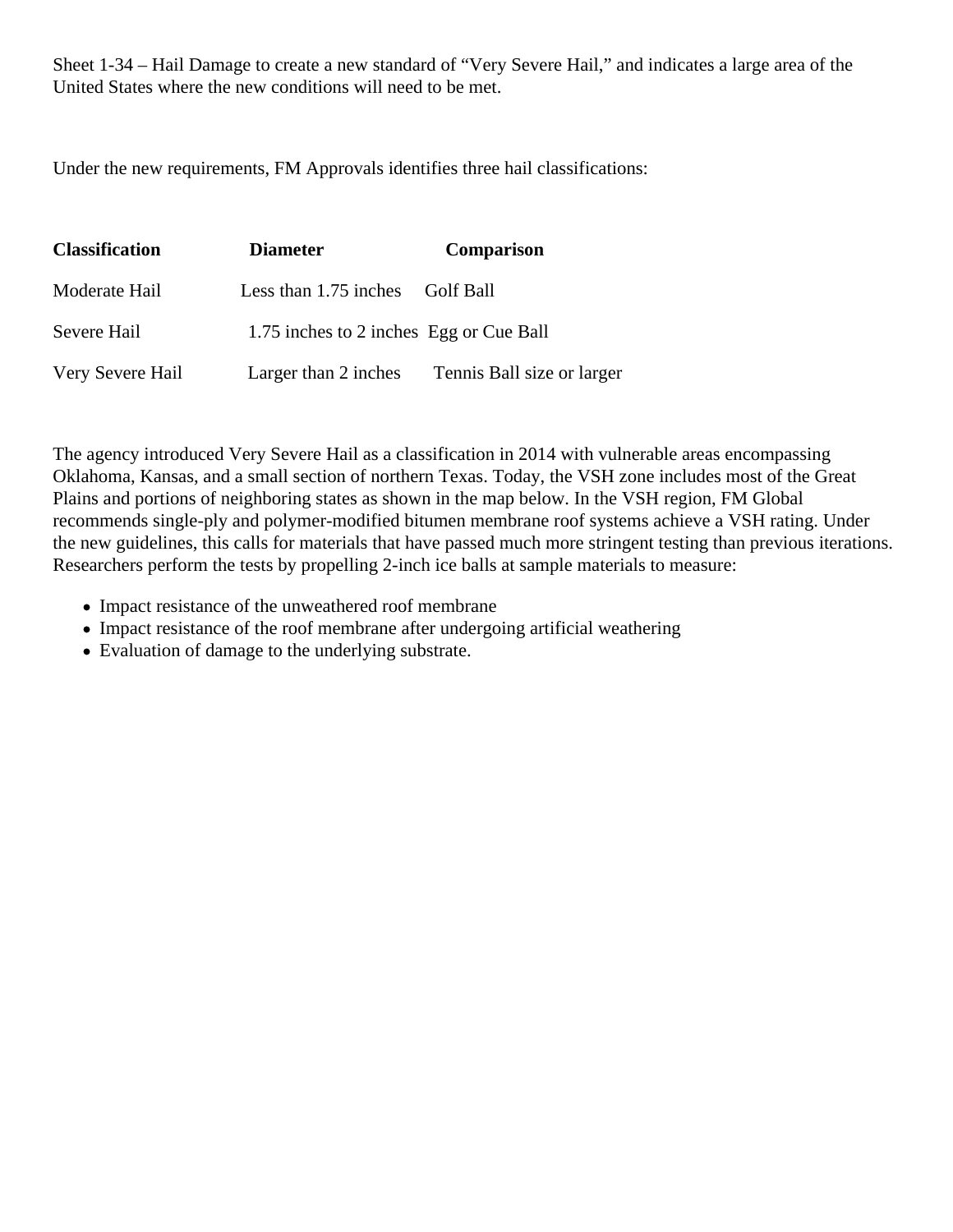

## **How Coverboards Can Improve Hail Resistance**

While FM Approvals focuses on identifying VSH-approved roof assemblies as a whole, the third testing measurement shines a spotlight on the importance of individual components to achieve this goal. Specifically regarding "damage to the underlying substrate," cover boards are essential component of roof assemblies in VSH-vulnerable areas. These panel materials can give strength, dimensional stability, and even fire resistance to the roof. In areas with a threat of severe hail, they can also serve as an extra line of defense against costly building damage.

"Cover boards make roof systems perform better in many ways," says Mikael Kuronen, Director of Product Management at Georgia Pacific. "The role of a cover board in a roof systems designed for very severe hail is critical. They can provide the essential strength and durability to protect the membrane from puncture and the insulation from impact damage."

Of the numerous roof assemblies that currently meet the new criteria, only *one* gypsum cover board has been classified by FM Approvals for VSH in single-ply assemblies.

DensDeck<sup>®</sup> StormX<sup>™</sup> Prime Roof Boards are not only FM classified for VSH under approved single ply systems, but also meet FM class 1 and UL class A fire rating for roof systems with unlimited scope, just like DensDeck Prime Roof Boards with EONIC™ Technology.